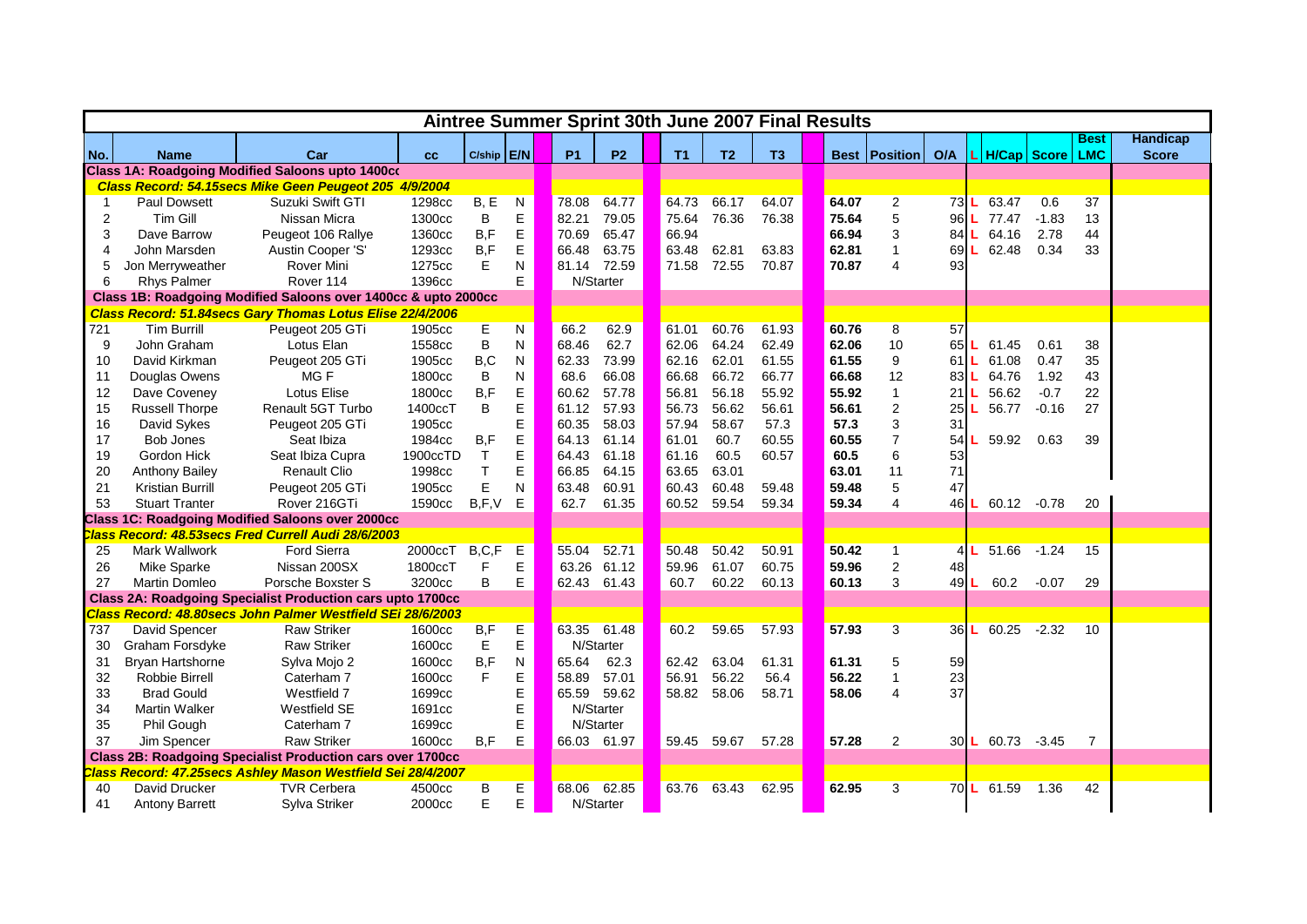| 42  | Keith Graham                                          | Westfield SEi                                                       | 1998cc  | Е       | E            | 62.99     | 59.75       | 65.56 retired |                   |       | 65.56 | 4                | 82      |                    |             |         |                         |  |
|-----|-------------------------------------------------------|---------------------------------------------------------------------|---------|---------|--------------|-----------|-------------|---------------|-------------------|-------|-------|------------------|---------|--------------------|-------------|---------|-------------------------|--|
| 43  | Joseph Bennett                                        | Caterham Super 7 Roadsport                                          | 1796cc  |         | E            |           | N/starter   |               |                   |       |       |                  |         |                    |             |         |                         |  |
| 44  | <b>Martin Rose</b>                                    | Dax Rush                                                            | 2000ccT | В       | E            | 62.87     | 57.87       | 57.27         | 57.82             | 56.26 | 56.26 |                  | 24      |                    |             |         |                         |  |
| 45  | Andy Dunbar                                           | Westfield SE                                                        | 1998cc  | T.      | E            | 63.95     | 60.17       | 58.34         | 57.5              | 57.21 | 57.21 | $\overline{2}$   | 29      |                    |             |         |                         |  |
|     |                                                       | <b>Class 3A: Modified Production Cars upto 1400cc</b>               |         |         |              |           |             |               |                   |       |       |                  |         |                    |             |         |                         |  |
|     |                                                       | Class Record: 51.59secs Tony Higgins Rover Mini 27/4/2002           |         |         |              |           |             |               |                   |       |       |                  |         |                    |             |         |                         |  |
| 47  | Paul Webb                                             | <b>Rover Metro</b>                                                  | 1396cc  | B, E, F | E            |           | 66.76 63.45 | 62.6          | 62.66             | 61.45 | 61.45 | 1                |         | 60 L 62.18         |             | $-0.73$ | 21                      |  |
| 48  | John Casey                                            | <b>BLMC Cooper 'S'</b>                                              | 1297cc  |         | N            |           | N/Starter   |               |                   |       |       |                  |         |                    |             |         |                         |  |
|     |                                                       | Class 3B: Modified Production Cars over 1400cc & upto 2000cc        |         |         |              |           |             |               |                   |       |       |                  |         |                    |             |         |                         |  |
|     |                                                       | lass Record: 48.04secs Dennis Crompton BMW 2002 Touring 9/9/2000    |         |         |              |           |             |               |                   |       |       |                  |         |                    |             |         |                         |  |
| 50  | <b>Martyn Stott</b>                                   | Lotus Elise                                                         | 1796cc  |         | Ε            | 57.71     | 55.64       | 53.31         | 54.66             | 54.15 | 53.31 | 1                | 13L     | 54.53              |             | $-1.22$ | 16                      |  |
| 51  | <b>Robert Tonge</b>                                   | Seat Ibiza GTi                                                      | 2000cc  | B       | E            | 68.82     | 58.44       | 57.93         | 57.42             | 56.81 | 56.81 | $\boldsymbol{2}$ | $26$    | 57.27              |             | $-0.46$ | 25                      |  |
| 52  | George Cole                                           | Alfa Romeo Sprint                                                   | 1712cc  | B, E, F | $\mathsf E$  | 69.76     | 65.31       | 63.8          | 64.95             | 62.74 | 62.74 | 9                | 68      | 64                 |             | $-1.26$ | 14                      |  |
| 54  | John Moxham                                           | Peugeot 205 LAD                                                     | 1905cc  | B       | E            | 62.62     | 58.74       | 58.75         | 59.4              | 59.71 | 58.75 | 5                | 41      | 57.57              |             | 1.18    | 41                      |  |
| 55  | <b>Graham Briscoe</b>                                 | Ford Fiesta XR2i                                                    | 1600cc  |         | $\mathsf{N}$ | 64.75     | 64.57       | 64.02         | 63.22             | 63.14 | 63.14 | 10               | $72$  L | 63.28              |             | $-0.14$ | 28                      |  |
| 56  | Jeremy Coughlan                                       | Citroen Saxo VTR                                                    | 1587cc  |         | E            | 63.92     | 61.22       | 61.17         | 61.98             |       | 61.17 | $\overline{7}$   | $58$    | 60                 |             | 1.17    | 40                      |  |
| 57  | Keith Webster                                         | Peugeot 205 GTi 16v                                                 | 1900cc  |         | E            | 68.38     | 62.82       | 58.26         | 58.74             | 57.83 | 57.83 | 4                | 35      | 61.56              |             | $-3.73$ | 6                       |  |
| 58  | Martyn Craske                                         | Lotus Elise                                                         | 1800cc  |         | E            | 62.61     | 59.36       | 59.17         | 59.35             | 57.63 | 57.63 | 3                | 34      |                    |             |         |                         |  |
| 14  | <b>Steve Price</b>                                    | Subaru Impreza                                                      | 1994cc  | B, F    | E            | 71.35     | 68.82       | 68.92         | 68.31             | 67.48 | 67.48 | 11               | 85      | 67.44              |             | 0.04    | 31                      |  |
| 18  | <b>Neil Watkins</b>                                   | Ford Escort RS2000                                                  | 1993cc  |         | E            | 60.69     | 59.42       | 58.96         | 59.54             |       | 58.96 | 6                | 42      |                    |             |         |                         |  |
| 22  | David Williams                                        | <b>Renault Clio</b>                                                 | 1996cc  |         | E            | 64.07     | 61.9        | 61.58         | 62.98             |       | 61.58 | 8                | 62      |                    |             |         |                         |  |
|     | <b>Class 3C: Modified Production Cars over 2000cc</b> |                                                                     |         |         |              |           |             |               |                   |       |       |                  |         |                    |             |         |                         |  |
|     |                                                       | Class Record: 43.93secs John Sampson Quantum Extreme 4/9/2004       |         |         |              |           |             |               |                   |       |       |                  |         |                    |             |         |                         |  |
| 760 | David Hardcastle                                      | Triumph TR7 V8                                                      | 4600cc  | N       | Е            |           | N/Starter   |               |                   |       |       |                  |         |                    |             |         |                         |  |
| 60  | Simon Allaby                                          | Triumph TR7 V8                                                      | 4600cc  | N       | E            |           | N/Starter   |               |                   |       |       |                  |         |                    |             |         |                         |  |
|     |                                                       | <b>Class 3D: Modified Specialist Production Cars</b>                |         |         |              |           |             |               |                   |       |       |                  |         |                    |             |         |                         |  |
|     |                                                       | Class Record: 45.83secs Mark Goodyear Vision V86 5/5/2001           |         |         |              |           |             |               |                   |       |       |                  |         |                    |             |         |                         |  |
|     | 63 Richard Carroll                                    | <b>Westfield SEIW</b>                                               | 1999cc  | Е       | Е            | 51.65     | 50.75       | 50.64         | 49.82             |       | 49.82 | 1                | 2       |                    |             |         |                         |  |
|     | 64 Chris Ellis                                        | Hawk HF3000                                                         | 2959cc  | F       | N            | 86.98     | 65.21       | 64.34         | 61.86             | 62.24 | 61.86 | 4                | 63      |                    |             |         |                         |  |
|     | 65 Roger Fish                                         | <b>Carcraft Cyclone</b>                                             | 2000cc  | B       | $\mathsf E$  | 66.81     | 54.47       | 53.16         | 53.15             | 54.05 | 53.15 | $\overline{2}$   | 11      |                    |             |         |                         |  |
|     | 66 Derek Speight                                      | Darrian T90                                                         | 3000cc  |         | E            | 69.03     | 63.97       | 60            | 59.49             | 59.26 | 59.26 | 3                | 44      | 62.69              |             | $-3.43$ | 8                       |  |
|     |                                                       | Class 4A: Sports Libre Cars up to 1700cc & Hillclimb Supersports Ca |         |         |              |           |             |               |                   |       |       |                  |         |                    |             |         |                         |  |
|     |                                                       | Class Record: 45.83secs Mark Goodyear Vision V86 5/5/2001           |         |         |              |           |             |               |                   |       |       |                  |         |                    |             |         |                         |  |
|     | 773 Martin Waller                                     | OMS SC1                                                             | 1299cc  | В       | E            | 62.67     | 53.26       | 51.9          | 51.4              | 51.27 | 51.27 | 3                |         |                    |             |         |                         |  |
|     | 69 Ian Medcalf                                        | <b>Fiat 500</b>                                                     | 1380cc  | E       | E            | 66.15     | 60.81       | 60.05         | 58.84             | 57.62 | 57.62 | 4                | 33      |                    |             |         |                         |  |
|     | 70 Simon Kettle                                       | Radical Clubsport                                                   | 1100cc  | B       | E            | 62.11     | 58.05       | 56.74         | 51.08             | 51.2  | 51.08 | $\overline{2}$   | 6       |                    |             |         |                         |  |
|     | 71 Philip Major                                       | ADR Mk1/2                                                           | 1200cc  | $\vee$  | E            |           | 62.83 59.46 | 58.07         |                   |       | 58.07 | 5                | 38      |                    |             |         |                         |  |
|     | 73 Ian Clarke                                         | OMS SC1                                                             | 1299cc  | B       | Е            |           | 63.22 57.01 |               | 54.76 52.34 50.65 |       | 50.65 |                  |         | 5L                 | 55.87 -5.22 |         | $\overline{\mathbf{3}}$ |  |
|     | <b>Class 4B: Sports Libre Cars over 1700cc</b>        |                                                                     |         |         |              |           |             |               |                   |       |       |                  |         |                    |             |         |                         |  |
|     |                                                       | Class Record: 46.77secs Paul Bond Crossle 9S 25/6/2005              |         |         |              |           |             |               |                   |       |       |                  |         |                    |             |         |                         |  |
|     | 76 Paul Norris                                        | <b>Talbot Sunbeam</b>                                               | 1993ccT |         | E            |           | 58.87 55.23 |               | 54.06 53.73 54.23 |       | 53.73 | $\mathbf 1$      |         | $14$ L 54.13 - 0.4 |             |         | 26                      |  |
|     | 77 Andy Marshall                                      | Gardiner Douglas T70 Spyder 6300cc                                  |         | B       | E            | N/Starter |             |               |                   |       |       |                  |         |                    |             |         |                         |  |
|     | Class 5A: Racing Cars up to 1100cc                    |                                                                     |         |         |              |           |             |               |                   |       |       |                  |         |                    |             |         |                         |  |
|     |                                                       | Class Record: 43.17secs Chris Pritchard Force 15 3/9/2005           |         |         |              |           |             |               |                   |       |       |                  |         |                    |             |         |                         |  |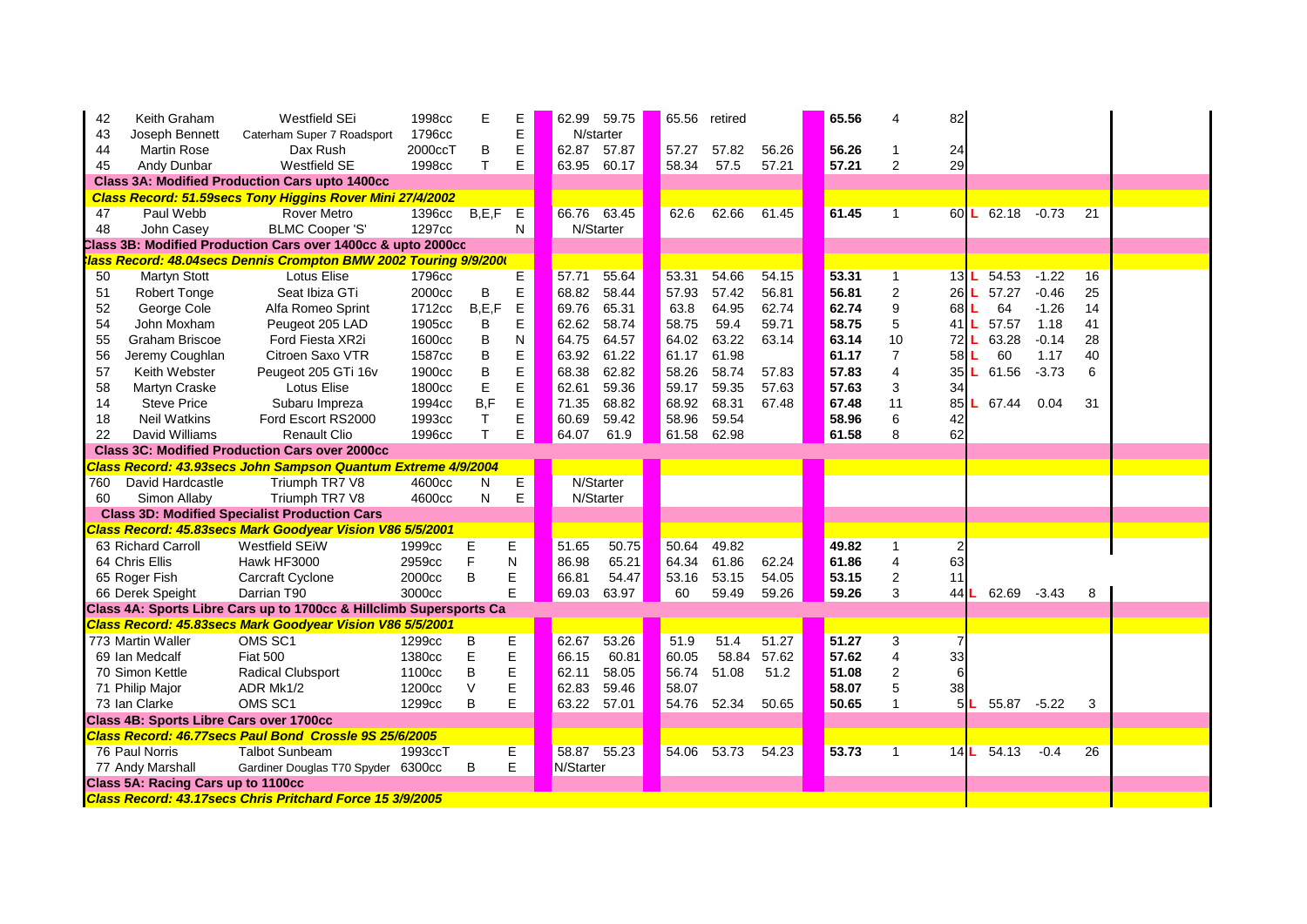| 787 Jeanette Hunton                              | <b>OMS 2000M</b>                                                             | 1095cc | $B, C, F$ E |           | N/Starter                                                                                |               |       |                  |        |       |                |                 |            |         |    |             |         |
|--------------------------------------------------|------------------------------------------------------------------------------|--------|-------------|-----------|------------------------------------------------------------------------------------------|---------------|-------|------------------|--------|-------|----------------|-----------------|------------|---------|----|-------------|---------|
| 788 Barry Whitehead                              | RBS <sub>6B</sub>                                                            | 1082cc | В           | E         | 57.99                                                                                    | 54.94         | 55.57 | 55.02            | 51.75  | 51.75 | 3              | 9L              | 53.84      | $-2.09$ | 12 |             |         |
| 79 Alan Wood                                     | Jedi Mk1                                                                     | 1000cc | B, V        | N         | 63.37                                                                                    | 57.2          | 55.21 | 55.38            | 55.13  | 55.13 | $\overline{7}$ | 19L             | 56.06      | $-0.93$ | 18 |             |         |
| 80 Paul Masters                                  | Jedi Mk6                                                                     | 998cc  | B, F, V     | E         | 58.18                                                                                    | 54.58         | 53.48 | 52.51            | 51.38  | 51.38 | $\overline{2}$ | 81L             | 53.49      | $-2.11$ | 11 |             |         |
| 81 Peter Brogden                                 | Jedi                                                                         | 599cc  | B           | Е         | 66.68                                                                                    | 56.65         | 55.01 | 55.21            | 54.88  | 54.88 | 5              | 17L             | 55.52      | $-0.64$ | 24 |             |         |
| 82 Henryk Kozlowski                              | Jedi Mk1/6                                                                   | 998cc  | T           | E         | 53.78                                                                                    | 50.84         | 51.56 | 51.01            | 49.16  | 49.16 |                |                 |            |         |    |             |         |
| 83 Glyn Sketchley                                | Megapin CFM9                                                                 | 1070cc | C, F        | E         | N/Starter                                                                                |               |       |                  |        |       |                |                 |            |         |    |             |         |
| 84 Philip Burton                                 | OMS SF98                                                                     | 1095cc | B,F         | E         | 68.37                                                                                    | 60.85         | 56.52 | 58.87            | 55.07  | 55.07 | 6              | $18$  L         | 59.63      | $-4.56$ | -5 |             |         |
| 85 Wyn Edwards                                   | Swift R1                                                                     | 998cc  | $\mathsf T$ | E         | 64.28                                                                                    | 57.95         | 58.99 | 59               | 55.74  | 55.74 | 8              | 20              |            |         |    |             |         |
| 86 Chris Taylor                                  | Jedi Mk1                                                                     | 490cc  | $\vee$      | Ν         |                                                                                          | 68.58         | 61.45 | 62.94            | 59.26  | 59.26 | 9              | 44              |            |         |    |             |         |
| 87 Andrew Dobson                                 | <b>OMS 2000M</b>                                                             | 1095cc | B, C, F     | E         | N/Starter                                                                                |               |       |                  |        |       |                |                 |            |         |    |             |         |
| 88 Eve Whitehead                                 | RBS <sub>6B</sub>                                                            | 1082cc | B           | E         | fail                                                                                     | 61.51         | 58.95 | 55               | 53.19  | 53.19 | 4              | 12L             | 60.28      | $-7.09$ | 2  |             |         |
| 89 Russell Edwardson                             | Yamapin R1                                                                   | 998cc  |             | N         | 82.33                                                                                    | 73.92         | 73.8  | 69.98            | 65.37  | 65.37 | 10             | 81              |            |         |    |             |         |
|                                                  | Class 5B: Formula Ford 1600 Racing Cars manufactured before 1st January 1994 |        |             |           |                                                                                          |               |       |                  |        |       |                |                 |            |         |    |             |         |
|                                                  | Class Record: 48.43secs David Baily Swift SC93F 4/9/2004                     |        |             |           |                                                                                          |               |       |                  |        |       |                |                 |            |         |    |             |         |
| 90 Derek Martlew                                 | Van Diemen RF87                                                              | 1600cc | B,C         | Е         | 60.33                                                                                    | 58.35         | 59.37 | 57.84            | 57.43  | 57.43 | $\overline{2}$ | 32L             | 57.18      | 0.25    | 32 |             |         |
| 91 Graham Curwen                                 | Van Diemen RF91                                                              | 1600cc |             | E         | 64.52                                                                                    | 60.36         | 59.87 | 58.9             | 58.24  | 58.24 | 3              | 39L             | 59.15      | $-0.91$ | 19 |             |         |
| 92 Mark Moran                                    | Van Diemen RF89                                                              | 1600cc |             | E         | 62.17                                                                                    | 54.97         | 56.24 | 55.09            | 54.49  | 54.49 |                | 15              |            |         |    |             |         |
|                                                  | Class 5C: Racing Cars over 1100cc up to 1600cc                               |        |             |           |                                                                                          |               |       |                  |        |       |                |                 |            |         |    |             |         |
|                                                  | Class Record: 42.25secs Steve Broughton OMS CF05 3/9/2005                    |        |             |           |                                                                                          |               |       |                  |        |       |                |                 |            |         |    |             |         |
| 95 Steve Batchelor                               | Jedi Mk4                                                                     | 1363cc | B           | E         | 61.59                                                                                    | 61.45         | 69.48 |                  |        | 69.48 |                |                 | 90 L 60.22 | 9.26    | 45 |             |         |
|                                                  | Class 5D: Racing Cars over 1600cc up to 2000cc                               |        |             |           |                                                                                          |               |       |                  |        |       |                |                 |            |         |    |             |         |
|                                                  | Class Record: 40.09secs Tony Wiltshire Ralt RT34 Longman 4/9/2004            |        |             |           |                                                                                          |               |       |                  |        |       |                |                 |            |         |    |             |         |
| 900 David Newton                                 | March/Pilbeam MP58/46                                                        | 2000cc |             | Е         | 58.96                                                                                    | 52.84         | 52.31 | retired          |        | 52.31 | $\overline{2}$ | 10 <sup>1</sup> |            |         |    |             |         |
| 97 Dennis Doyle                                  | Van Diemen Formula Forward 2000cc                                            |        | B, F        | E         | 63.43                                                                                    | 58.68         | 61.61 | 57.78            | 54.59  | 54.59 | 3              | 16L             | 57.51      | $-2.92$ | 9  |             |         |
| 98 Paul Tinsley                                  | Swift SC93R                                                                  | 1998cc |             | E         |                                                                                          | 54.95 Retired |       |                  |        |       |                |                 |            |         |    |             |         |
| 99 Tony Ellis                                    | Megapin                                                                      | 1999cc | B           | E         |                                                                                          | 67.15         | 62.63 | 60.59            |        | 60.59 | 4              | 56L             | 65.81      | $-5.22$ | 4  |             |         |
| 100 Peter Newton                                 | March/Pilbeam MP58/46                                                        | 2000cc |             | E         | 51.93                                                                                    | 52.17         |       | 50.18 retired    |        | 50.18 |                |                 |            |         |    |             |         |
|                                                  | Class 6: Classic Cars manufactured before 1972 (handicap)                    |        |             |           |                                                                                          |               |       |                  |        |       |                |                 |            |         |    |             |         |
|                                                  |                                                                              |        |             |           |                                                                                          |               |       |                  |        |       |                |                 |            |         |    | H/Cap SCORE |         |
| 101 Alan Wilson                                  | Austin Healy 3000                                                            | 3000cc | $\sf B$     | E         | 73.93                                                                                    | 69.18         | 70.49 | 69.13            | 68.39  | 68.39 | $\overline{2}$ | 89L             | 67.8       | 0.59    | 36 | 67.8        | 0.59    |
| 102 Howard Huskisson                             | Ferarri 250 GTO Replica                                                      | 3000cc |             | ${\sf N}$ | 59.04                                                                                    | 56.98         | 57.95 | 58.77            | 57.09  | 57.09 | 3              | 27              |            |         |    | 55.84       | 1.25    |
| 103 Malcolm Evans                                | Ford Anglia                                                                  | 1325cc | B           | E         | 78.2                                                                                     | 75            | 70.43 | 66.94            | 64.69  | 64.69 |                | 77L             | 73.5       | $-8.81$ |    | 73.5        | $-8.81$ |
| 141 Ronnie Clayton                               | Triumph TR4A                                                                 | 2230cc | ${\sf N}$   | E         | 66.74                                                                                    | 63.61         | 70.89 |                  |        | 70.89 | 4              | 94              |            |         |    | 62.34       | 8.55    |
| <b>Class 8: Pre War Austin Sevens Track Cars</b> |                                                                              |        |             |           |                                                                                          |               |       |                  |        |       |                |                 |            |         |    |             |         |
|                                                  | Class Record: 68.63secs Stewart Arkley Austin 7 Ulster 28/6/2(               |        |             |           |                                                                                          |               |       |                  |        |       |                |                 |            |         |    |             |         |
| 104 Gordon Tasker                                | <b>Austin 7 Special</b>                                                      | 747cc  |             | E         | $\begin{array}{ c c c c c c } \hline \textbf{83.12} & \textbf{77.61} \hline \end{array}$ |               |       | 76.3 76.07 76.15 |        | 76.07 | 3              | 98              |            |         |    |             |         |
| 905 John Mansfield                               | Austin 7 Ulster                                                              | 747cc  |             | E         | 87.22 82.11                                                                              |               | 77.95 | 84.53            | 146.17 | 77.95 |                | 99              |            |         |    |             |         |
| 105 Geoff Harrison                               | <b>Austin 7 Ulster Sports</b>                                                | 747cc  | P           | E         | 85.06                                                                                    | 79.26         | 75.89 | 100.63           |        | 75.89 |                | 97              |            |         |    |             |         |
| 107 Colin Danks                                  | Austin 7 Sports                                                              | 747cc  | P           | N         | 79.45 77.36                                                                              |               |       | 75.09 73.88      |        | 73.88 |                | 95              |            |         |    |             |         |
| <b>Class 9: Luffield MGCC Speed Championship</b> |                                                                              |        |             |           |                                                                                          |               |       |                  |        |       |                |                 |            |         |    |             |         |
|                                                  | Class Record: 64.22secs Darrell Woods Austin 7 Special 28/6/2003             |        |             |           |                                                                                          |               |       |                  |        |       |                |                 |            |         |    |             |         |
| 916 David Coulthard                              | <b>MG ZR 160</b>                                                             | 1800cc | Κ           | E         | 64.08 60.99                                                                              |               |       | 62.63 60.58      | 60.72  | 60.58 | 4              | 55              |            |         |    |             |         |
| 110 W. R. Sharp                                  | MG CGT                                                                       | 2912cc | Κ           | Е         | N/Starter                                                                                |               |       |                  |        |       |                |                 |            |         |    |             |         |
|                                                  |                                                                              |        |             |           |                                                                                          |               |       |                  |        |       |                |                 |            |         |    |             |         |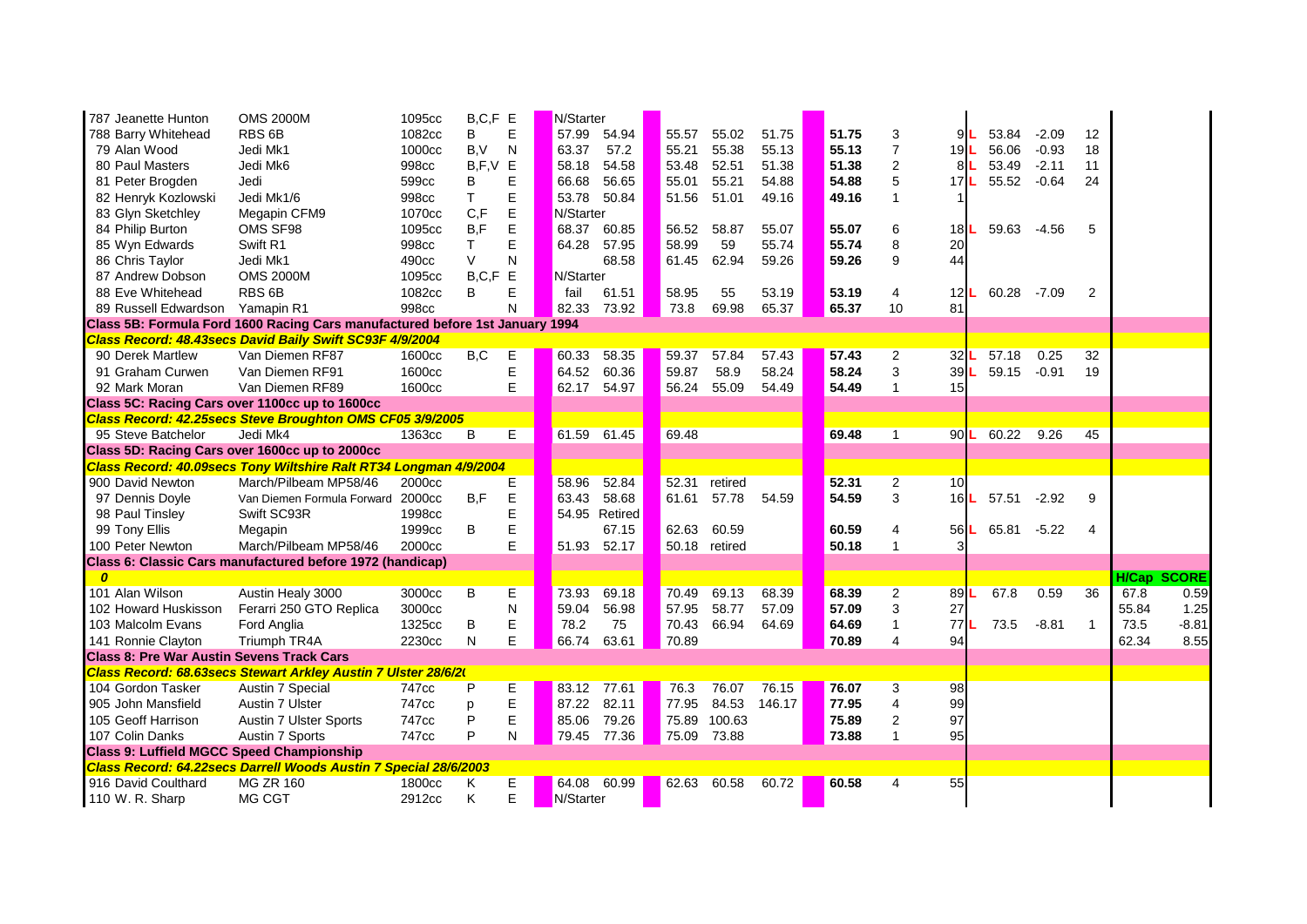| MG BGT<br>MG ZT<br>MG BGT<br>MG BGT<br><b>MG Midget</b><br><b>MG ZR 160</b>                                                                                                                                                       | 1950cc<br>2497cc<br>1950cc<br>3900cc<br>1380cc<br>1800cc                                                                                                                                                                                                                                             | Κ<br>Κ<br>K<br>Κ<br>Κ<br>K                                                                                                                                                                                           | E<br>E<br>N<br>E<br>E<br>E                                                                                                        |                                                                                                                 | 61.41<br>61.69<br>58.32<br>72.32<br>70.91<br>68.31 | 62.5<br>62.1<br>78.66<br>68.15<br>71.66<br>67.22                                                                                                                                                                                                                                                                   | 92.1<br>61.16<br>59.92<br>66.57<br>68.38<br>67.84                                                                                                 | 60.25<br>60.16<br>58.61<br>64.95<br>64.84<br>64.86                                                                                                                                                                |                                                                                                                                                                     | 60.25<br>60.16<br>58.61<br>64.95<br>64.84<br>64.86 | 3<br>$\overline{2}$<br>$\mathbf{1}$<br>$\overline{7}$<br>5<br>$6\phantom{1}6$                                                                                                                                                               | 51<br>50<br>40<br>80<br>78<br>79                                                                                                                                                              |                                                                                     |       |                                                                                                                                                                                         |
|-----------------------------------------------------------------------------------------------------------------------------------------------------------------------------------------------------------------------------------|------------------------------------------------------------------------------------------------------------------------------------------------------------------------------------------------------------------------------------------------------------------------------------------------------|----------------------------------------------------------------------------------------------------------------------------------------------------------------------------------------------------------------------|-----------------------------------------------------------------------------------------------------------------------------------|-----------------------------------------------------------------------------------------------------------------|----------------------------------------------------|--------------------------------------------------------------------------------------------------------------------------------------------------------------------------------------------------------------------------------------------------------------------------------------------------------------------|---------------------------------------------------------------------------------------------------------------------------------------------------|-------------------------------------------------------------------------------------------------------------------------------------------------------------------------------------------------------------------|---------------------------------------------------------------------------------------------------------------------------------------------------------------------|----------------------------------------------------|---------------------------------------------------------------------------------------------------------------------------------------------------------------------------------------------------------------------------------------------|-----------------------------------------------------------------------------------------------------------------------------------------------------------------------------------------------|-------------------------------------------------------------------------------------|-------|-----------------------------------------------------------------------------------------------------------------------------------------------------------------------------------------|
| <b>Class 10: Morgan Speed Championship</b>                                                                                                                                                                                        |                                                                                                                                                                                                                                                                                                      |                                                                                                                                                                                                                      |                                                                                                                                   |                                                                                                                 |                                                    |                                                                                                                                                                                                                                                                                                                    |                                                                                                                                                   |                                                                                                                                                                                                                   |                                                                                                                                                                     |                                                    |                                                                                                                                                                                                                                             |                                                                                                                                                                                               |                                                                                     |       |                                                                                                                                                                                         |
|                                                                                                                                                                                                                                   |                                                                                                                                                                                                                                                                                                      |                                                                                                                                                                                                                      |                                                                                                                                   |                                                                                                                 |                                                    |                                                                                                                                                                                                                                                                                                                    |                                                                                                                                                   |                                                                                                                                                                                                                   |                                                                                                                                                                     |                                                    |                                                                                                                                                                                                                                             |                                                                                                                                                                                               |                                                                                     |       |                                                                                                                                                                                         |
| Morgan 4/4 Series IV                                                                                                                                                                                                              | 1498cc                                                                                                                                                                                                                                                                                               | M                                                                                                                                                                                                                    | $\overline{E}$                                                                                                                    |                                                                                                                 | 70.34                                              | 69.76                                                                                                                                                                                                                                                                                                              | 70.31                                                                                                                                             | 68.34                                                                                                                                                                                                             |                                                                                                                                                                     | 68.34                                              | 12                                                                                                                                                                                                                                          | 88                                                                                                                                                                                            |                                                                                     | 57.46 | 10.88                                                                                                                                                                                   |
| Morgan 4/4                                                                                                                                                                                                                        | 1798cc                                                                                                                                                                                                                                                                                               | M                                                                                                                                                                                                                    |                                                                                                                                   |                                                                                                                 | 64.52                                              | 64.64                                                                                                                                                                                                                                                                                                              |                                                                                                                                                   | 62.61                                                                                                                                                                                                             |                                                                                                                                                                     | 62.61                                              | $\bf 8$                                                                                                                                                                                                                                     | 67                                                                                                                                                                                            |                                                                                     | 56.31 | 6.3                                                                                                                                                                                     |
|                                                                                                                                                                                                                                   |                                                                                                                                                                                                                                                                                                      | M                                                                                                                                                                                                                    |                                                                                                                                   |                                                                                                                 |                                                    |                                                                                                                                                                                                                                                                                                                    |                                                                                                                                                   |                                                                                                                                                                                                                   |                                                                                                                                                                     |                                                    |                                                                                                                                                                                                                                             |                                                                                                                                                                                               |                                                                                     |       | 1.8                                                                                                                                                                                     |
|                                                                                                                                                                                                                                   |                                                                                                                                                                                                                                                                                                      |                                                                                                                                                                                                                      |                                                                                                                                   |                                                                                                                 |                                                    |                                                                                                                                                                                                                                                                                                                    |                                                                                                                                                   |                                                                                                                                                                                                                   |                                                                                                                                                                     |                                                    |                                                                                                                                                                                                                                             |                                                                                                                                                                                               |                                                                                     |       |                                                                                                                                                                                         |
|                                                                                                                                                                                                                                   |                                                                                                                                                                                                                                                                                                      |                                                                                                                                                                                                                      |                                                                                                                                   |                                                                                                                 |                                                    |                                                                                                                                                                                                                                                                                                                    |                                                                                                                                                   |                                                                                                                                                                                                                   |                                                                                                                                                                     |                                                    |                                                                                                                                                                                                                                             |                                                                                                                                                                                               |                                                                                     |       | 7.44                                                                                                                                                                                    |
|                                                                                                                                                                                                                                   |                                                                                                                                                                                                                                                                                                      |                                                                                                                                                                                                                      |                                                                                                                                   |                                                                                                                 |                                                    |                                                                                                                                                                                                                                                                                                                    |                                                                                                                                                   |                                                                                                                                                                                                                   |                                                                                                                                                                     |                                                    |                                                                                                                                                                                                                                             |                                                                                                                                                                                               |                                                                                     |       | 9.39                                                                                                                                                                                    |
|                                                                                                                                                                                                                                   |                                                                                                                                                                                                                                                                                                      |                                                                                                                                                                                                                      |                                                                                                                                   |                                                                                                                 |                                                    |                                                                                                                                                                                                                                                                                                                    |                                                                                                                                                   |                                                                                                                                                                                                                   |                                                                                                                                                                     |                                                    |                                                                                                                                                                                                                                             |                                                                                                                                                                                               |                                                                                     |       | 3.65                                                                                                                                                                                    |
|                                                                                                                                                                                                                                   |                                                                                                                                                                                                                                                                                                      |                                                                                                                                                                                                                      |                                                                                                                                   |                                                                                                                 |                                                    |                                                                                                                                                                                                                                                                                                                    |                                                                                                                                                   |                                                                                                                                                                                                                   |                                                                                                                                                                     |                                                    |                                                                                                                                                                                                                                             |                                                                                                                                                                                               |                                                                                     |       |                                                                                                                                                                                         |
|                                                                                                                                                                                                                                   |                                                                                                                                                                                                                                                                                                      |                                                                                                                                                                                                                      |                                                                                                                                   |                                                                                                                 |                                                    |                                                                                                                                                                                                                                                                                                                    |                                                                                                                                                   |                                                                                                                                                                                                                   |                                                                                                                                                                     |                                                    |                                                                                                                                                                                                                                             |                                                                                                                                                                                               |                                                                                     |       | 1.48                                                                                                                                                                                    |
|                                                                                                                                                                                                                                   |                                                                                                                                                                                                                                                                                                      |                                                                                                                                                                                                                      |                                                                                                                                   |                                                                                                                 |                                                    |                                                                                                                                                                                                                                                                                                                    |                                                                                                                                                   |                                                                                                                                                                                                                   |                                                                                                                                                                     |                                                    |                                                                                                                                                                                                                                             |                                                                                                                                                                                               |                                                                                     |       | 5.61                                                                                                                                                                                    |
|                                                                                                                                                                                                                                   |                                                                                                                                                                                                                                                                                                      |                                                                                                                                                                                                                      |                                                                                                                                   |                                                                                                                 |                                                    |                                                                                                                                                                                                                                                                                                                    |                                                                                                                                                   |                                                                                                                                                                                                                   |                                                                                                                                                                     |                                                    |                                                                                                                                                                                                                                             |                                                                                                                                                                                               |                                                                                     |       | 5.78                                                                                                                                                                                    |
|                                                                                                                                                                                                                                   |                                                                                                                                                                                                                                                                                                      |                                                                                                                                                                                                                      |                                                                                                                                   |                                                                                                                 |                                                    |                                                                                                                                                                                                                                                                                                                    |                                                                                                                                                   |                                                                                                                                                                                                                   |                                                                                                                                                                     |                                                    |                                                                                                                                                                                                                                             |                                                                                                                                                                                               |                                                                                     |       | 6.93                                                                                                                                                                                    |
|                                                                                                                                                                                                                                   |                                                                                                                                                                                                                                                                                                      |                                                                                                                                                                                                                      |                                                                                                                                   |                                                                                                                 |                                                    |                                                                                                                                                                                                                                                                                                                    |                                                                                                                                                   |                                                                                                                                                                                                                   |                                                                                                                                                                     |                                                    |                                                                                                                                                                                                                                             |                                                                                                                                                                                               |                                                                                     |       | 4.44                                                                                                                                                                                    |
|                                                                                                                                                                                                                                   |                                                                                                                                                                                                                                                                                                      |                                                                                                                                                                                                                      |                                                                                                                                   |                                                                                                                 |                                                    |                                                                                                                                                                                                                                                                                                                    |                                                                                                                                                   |                                                                                                                                                                                                                   |                                                                                                                                                                     |                                                    |                                                                                                                                                                                                                                             |                                                                                                                                                                                               |                                                                                     |       | 3.67                                                                                                                                                                                    |
|                                                                                                                                                                                                                                   |                                                                                                                                                                                                                                                                                                      |                                                                                                                                                                                                                      |                                                                                                                                   |                                                                                                                 |                                                    |                                                                                                                                                                                                                                                                                                                    |                                                                                                                                                   |                                                                                                                                                                                                                   |                                                                                                                                                                     |                                                    |                                                                                                                                                                                                                                             |                                                                                                                                                                                               |                                                                                     |       |                                                                                                                                                                                         |
|                                                                                                                                                                                                                                   |                                                                                                                                                                                                                                                                                                      |                                                                                                                                                                                                                      |                                                                                                                                   |                                                                                                                 |                                                    |                                                                                                                                                                                                                                                                                                                    |                                                                                                                                                   |                                                                                                                                                                                                                   |                                                                                                                                                                     |                                                    |                                                                                                                                                                                                                                             |                                                                                                                                                                                               |                                                                                     |       |                                                                                                                                                                                         |
|                                                                                                                                                                                                                                   |                                                                                                                                                                                                                                                                                                      |                                                                                                                                                                                                                      |                                                                                                                                   |                                                                                                                 |                                                    |                                                                                                                                                                                                                                                                                                                    |                                                                                                                                                   |                                                                                                                                                                                                                   |                                                                                                                                                                     |                                                    |                                                                                                                                                                                                                                             |                                                                                                                                                                                               |                                                                                     |       |                                                                                                                                                                                         |
|                                                                                                                                                                                                                                   |                                                                                                                                                                                                                                                                                                      |                                                                                                                                                                                                                      |                                                                                                                                   |                                                                                                                 |                                                    |                                                                                                                                                                                                                                                                                                                    |                                                                                                                                                   |                                                                                                                                                                                                                   |                                                                                                                                                                     |                                                    |                                                                                                                                                                                                                                             |                                                                                                                                                                                               |                                                                                     |       |                                                                                                                                                                                         |
|                                                                                                                                                                                                                                   |                                                                                                                                                                                                                                                                                                      |                                                                                                                                                                                                                      |                                                                                                                                   |                                                                                                                 |                                                    |                                                                                                                                                                                                                                                                                                                    |                                                                                                                                                   |                                                                                                                                                                                                                   |                                                                                                                                                                     |                                                    |                                                                                                                                                                                                                                             |                                                                                                                                                                                               |                                                                                     |       |                                                                                                                                                                                         |
|                                                                                                                                                                                                                                   |                                                                                                                                                                                                                                                                                                      |                                                                                                                                                                                                                      |                                                                                                                                   |                                                                                                                 |                                                    |                                                                                                                                                                                                                                                                                                                    |                                                                                                                                                   |                                                                                                                                                                                                                   |                                                                                                                                                                     |                                                    |                                                                                                                                                                                                                                             |                                                                                                                                                                                               |                                                                                     |       |                                                                                                                                                                                         |
|                                                                                                                                                                                                                                   |                                                                                                                                                                                                                                                                                                      |                                                                                                                                                                                                                      |                                                                                                                                   |                                                                                                                 |                                                    |                                                                                                                                                                                                                                                                                                                    |                                                                                                                                                   |                                                                                                                                                                                                                   |                                                                                                                                                                     |                                                    |                                                                                                                                                                                                                                             |                                                                                                                                                                                               |                                                                                     |       |                                                                                                                                                                                         |
| Outright Course Record (set in the top 12 run-offs) 37.19secs John Garnet Reynard 94D/DFR 3500cc 9/9/2000                                                                                                                         |                                                                                                                                                                                                                                                                                                      |                                                                                                                                                                                                                      |                                                                                                                                   |                                                                                                                 |                                                    |                                                                                                                                                                                                                                                                                                                    |                                                                                                                                                   |                                                                                                                                                                                                                   |                                                                                                                                                                     |                                                    |                                                                                                                                                                                                                                             |                                                                                                                                                                                               |                                                                                     |       |                                                                                                                                                                                         |
|                                                                                                                                                                                                                                   |                                                                                                                                                                                                                                                                                                      |                                                                                                                                                                                                                      |                                                                                                                                   |                                                                                                                 |                                                    |                                                                                                                                                                                                                                                                                                                    |                                                                                                                                                   |                                                                                                                                                                                                                   |                                                                                                                                                                     |                                                    |                                                                                                                                                                                                                                             |                                                                                                                                                                                               |                                                                                     |       |                                                                                                                                                                                         |
|                                                                                                                                                                                                                                   |                                                                                                                                                                                                                                                                                                      |                                                                                                                                                                                                                      |                                                                                                                                   |                                                                                                                 |                                                    |                                                                                                                                                                                                                                                                                                                    |                                                                                                                                                   |                                                                                                                                                                                                                   |                                                                                                                                                                     |                                                    |                                                                                                                                                                                                                                             |                                                                                                                                                                                               |                                                                                     |       |                                                                                                                                                                                         |
| <b>Championship Legend</b><br>B:- Chester & Liverpool MC Speed Championship<br>E:- NSCC Speed Championship<br>F:- ANWCC Sprint Championship<br>J:- Ginetta Owners Club Speed Championship<br>K:- Luffield MGCC Speed Championship |                                                                                                                                                                                                                                                                                                      |                                                                                                                                                                                                                      |                                                                                                                                   |                                                                                                                 |                                                    | 0                                                                                                                                                                                                                                                                                                                  |                                                                                                                                                   |                                                                                                                                                                                                                   |                                                                                                                                                                     |                                                    | <b>Event Awards</b><br><b>Best LMC Award</b><br><b>Best Novice Award</b><br><b>Best Ladies Award</b><br><b>FTD Award</b>                                                                                                                    |                                                                                                                                                                                               |                                                                                     |       |                                                                                                                                                                                         |
|                                                                                                                                                                                                                                   | Morgan 4/4<br>Morgan 4/4<br>Morgan 4/4<br>Morgan 4/4<br>Morgan 4/4<br>Morgan 4/4<br>Morgan 4/4<br>Morgan +4<br>132 Nigel Ledger-Lomas Morgan +8<br>Morgan +8<br>Morgan +8<br>Morgan +8<br><b>Class 11: Ginetta OC Speed Championship</b><br>Ginetta G33<br>Ginetta G15<br>Ginetta G27<br>Ginetta G15 | 1598cc<br>4200cc<br>1798cc<br>1700cc<br>1796cc<br>1720cc<br>1598cc<br>1994cc<br>3500cc<br>3900cc<br>3900cc<br>3900cc<br>5000cc<br>915cc<br>1999cc<br>998cc<br>- Eligble for best LMC result (calculated on handicap) | Class Record: 51.64secs Simon Baines Morgan Plus 8 4/9/2004<br>M<br>M<br>M<br>M<br>M<br>M<br>M<br>M<br>M<br>M<br>M<br>J<br>J<br>J | E<br>E<br>E<br>N<br>$\mathsf{N}$<br>E<br>E<br>E<br>$\mathsf{N}$<br>E<br>E<br>E<br>E<br>E<br>${\sf N}$<br>N<br>E | 75.37<br>76.51<br>71.24                            | 63.94<br>62.73<br>59.22<br>77.67<br>68.97<br>65.19<br>64.34<br>N/Starter<br>74.32 73.35<br>79.55<br>77.2<br>69.94<br>69.92<br>N/Starter<br>65.12<br>63.6<br>66.31<br>68.17<br>63.62<br>61.04<br>66.88<br>64.89<br>58.47<br>58<br>57.99<br>60.33<br>N/Starter<br>72.31<br>71.92<br>69.31<br>74.17<br>68.98<br>69.08 | 64.27<br>72.1<br>73.88<br>68.74<br>64.34<br>72.04<br>63.43<br>66.55<br>72.13<br>60.66<br>76.13<br>72.77<br>71.82<br>M:- Morgan Speed Championship | 63.49<br>63.77<br>70.28<br>70.95<br>66.94<br>62.84<br>65.01<br>61.37<br>61.84<br>59.78<br>57.74<br>72.84<br>68.65<br>65.78<br>$N =$ Eligble for Best Novice Award<br>V:- Lancs & Cheshire Speed Championship<br>0 | 62.34<br>67.98<br>70.11<br>64.19<br>62.02<br>64.13<br>59.23<br>60.38<br>56.08<br>57.12<br>69.99<br>68.08<br>64.38<br>T:- WAMC Welsh Sprint & Hillclimb Championship |                                                    | 62.34<br>67.98<br>70.11<br>64.19<br>62.02<br>64.13<br>59.23<br>60.38<br>56.08<br>57.12<br>69.99<br>68.08<br>64.38<br>P:- Pre War Austin 7 Bert Hadley Memorial Championship<br>N:- TR Register Revington TR Sprint & Hillclimb Championship | $\overline{2}$<br>10<br>11<br>3<br>$\mathbf 1$<br>$6\phantom{1}6$<br>$\overline{7}$<br>$\boldsymbol{9}$<br>5<br>$\overline{4}$<br>3<br>$\overline{2}$<br>$\overline{1}$<br><b>Best Novice</b> | 66<br>86<br>92<br>75<br>64<br>74<br>43<br>52<br>22<br>28<br>91<br>87<br>76<br>55.13 |       | <b>H/Cap SCORE</b><br>60.54<br>60.54<br>60.72<br>60.54<br>60.54<br>58.52<br>53.45<br>53.45<br>51.64<br>53.45<br>4 in the Class = 1st & 2nd Aw<br>6 in the Class = 1st, 2nd & 3rd Award: |